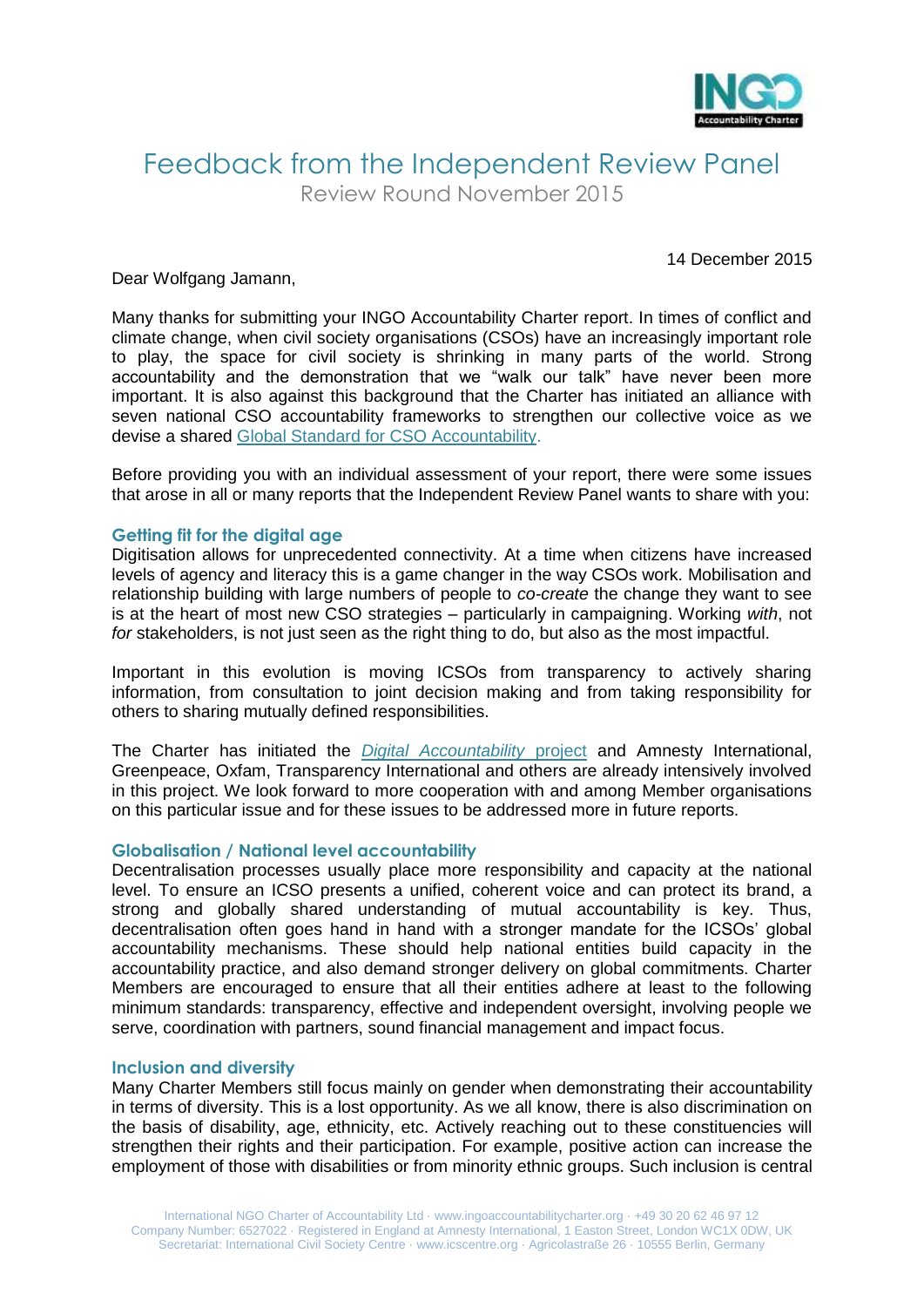

to a human rights based approach, but may also improve results by tapping into a wider base of experience. For further advice, click [here](http://www.ingoaccountabilitycharter.org/wpcms/wp-content/uploads/14-06-06-Inclusion-Webinar-Summary.pdf) on the outcome of a Charter webinar on inclusion or [here](http://www.ingoaccountabilitycharter.org/good-practice/) to look at some good practice examples of Charter Members.

Please ensure that all points listed above are taken into consideration when further developing your accountability practices in the coming months and collecting data for the next INGO Accountability Charter report.

#### **Organisation-specific feedback to CARE International**

In general, CARE International's second accountability report is very good, comprehensive, and complete. It has improved from the previous report.

CARE's **institutional commitment** is underlined in a strong opening statement. Accountability is seen to protect and increase CARE's good reputation and the confidence of others in the quality of their work. CARE International (CI) only reports for the International Secretariat which is so far the only entity that is signed up for Charter membership. The Panel encourages the International Secretariat to join the Charter as an entire federation. CI is already globally responsible for good governance and compliance with good accountability standards, a global programme strategy was accepted and CI also increasingly supports global advocacy and staff development. If their *Performance Standards for Country Presences* are fully aligned with Charter commitments there is no problem in using the Charter as one uniting framework for the entire Care family. Care Lead Members do not have to submit separate reports. CI has to show that it has practices in place to ensure that Care members in principle adhere to Charter commitments and draw on examples from the entire federation in its report.

Some feedback was followed up. However, **weaknesses** are still similar as in the previous report and can be observed e.g. in the area of anti-corruption procedures or environmental sustainability. The Panel urges CARE to track  $CO<sub>2</sub>$  emissions annually and compare data over time.

It is appreciated that the International Secretariat publishes Charter membership on their website (see [here\)](http://www.care-international.org/about-us/accountability.aspx). However, it would be very much appreciated if CARE also prominently placed the **Charter logo** on their website. Only if people know what CARE has committed to, they can hold you to account.

Their overall approach to evaluation, monitoring and learning (NGO3) is seen as a **Good Practice** example for other Charter Member organisations. This includes a recently launched Program Information and Impact Reporting System (PIIRS) strengthening a culture of interconnected information and knowledge management throughout the confederation. The report uses a number of illustrative and interesting examples as **evidence** of their procedures in place. As in the previous year, we have written the **"Improvement Analysis"**  for you and you find it attached to this letter. This document provides a baseline for you to summarise progress made in these areas and covered in more detail in the full report. Since CARE did not work with this document for the FY2014 report, the organisation is strongly encouraged to complete, adjust and complement this analysis from their perspective.

Our intention is that this letter, and any response you may wish to provide, is made publicly available on the Charter website along with your report. You can find the reports that were previously reviewed on our [website.](http://www.ingoaccountabilitycharter.org/home/charter-members/) However, should there be errors of fact in the feedback above or in the note below, we would of course wish to correct these before publication. Please share these comments or amendments by 20 January 2016.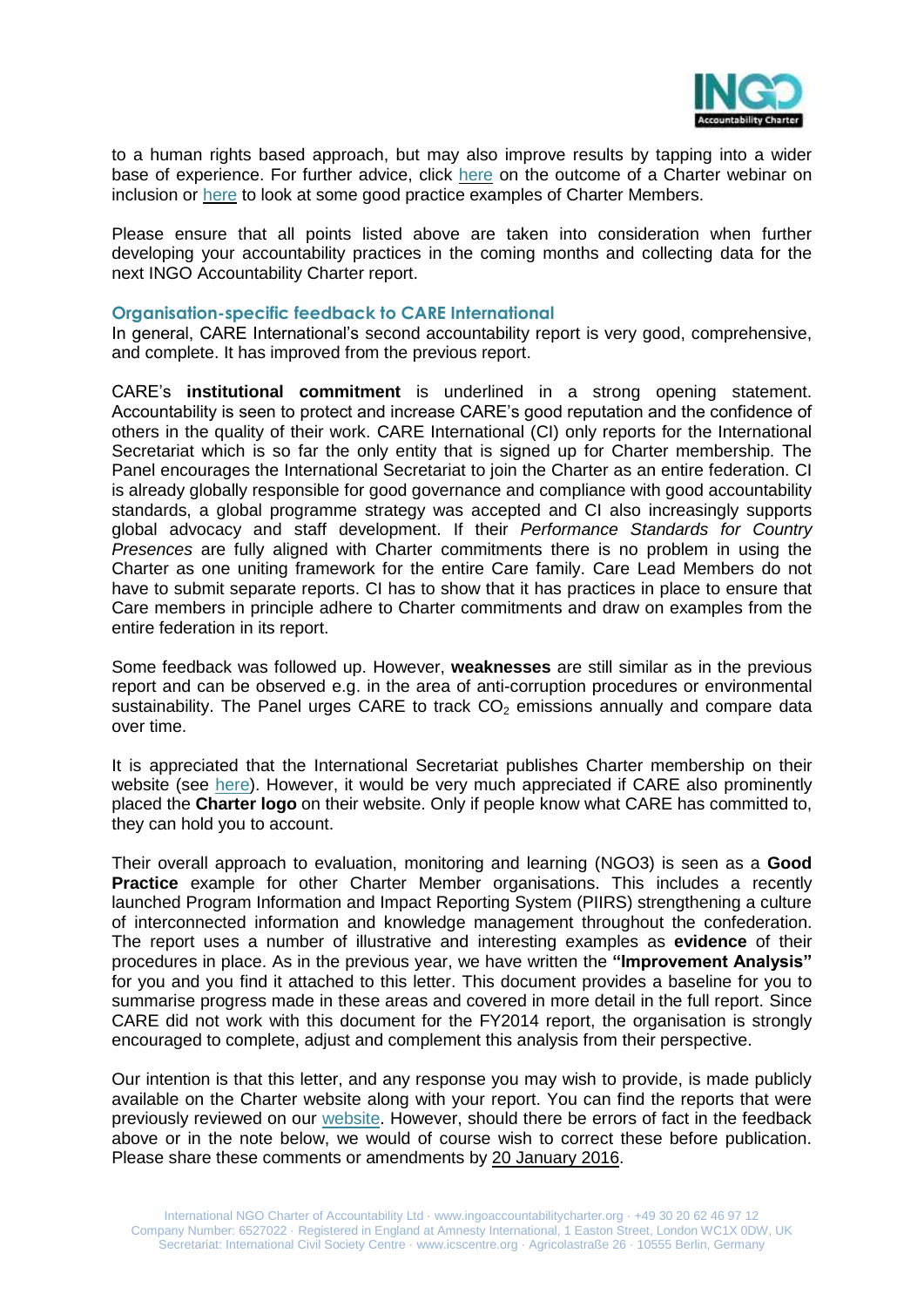

If you have any other feedback or comments on our work, please share them with us by sending them to the Charter Secretariat. We are also available for bilateral conversations with Members' senior leadership team and look always forward to hearing your views.

Yours sincerely,

Games Hishael Hill matings

Louise James ∙ Michael Röskau ∙ Jane Kiragu

 $\overline{\alpha}$ 

Rhonda Chapman ∙ John Clark ∙ Saroeun Soeung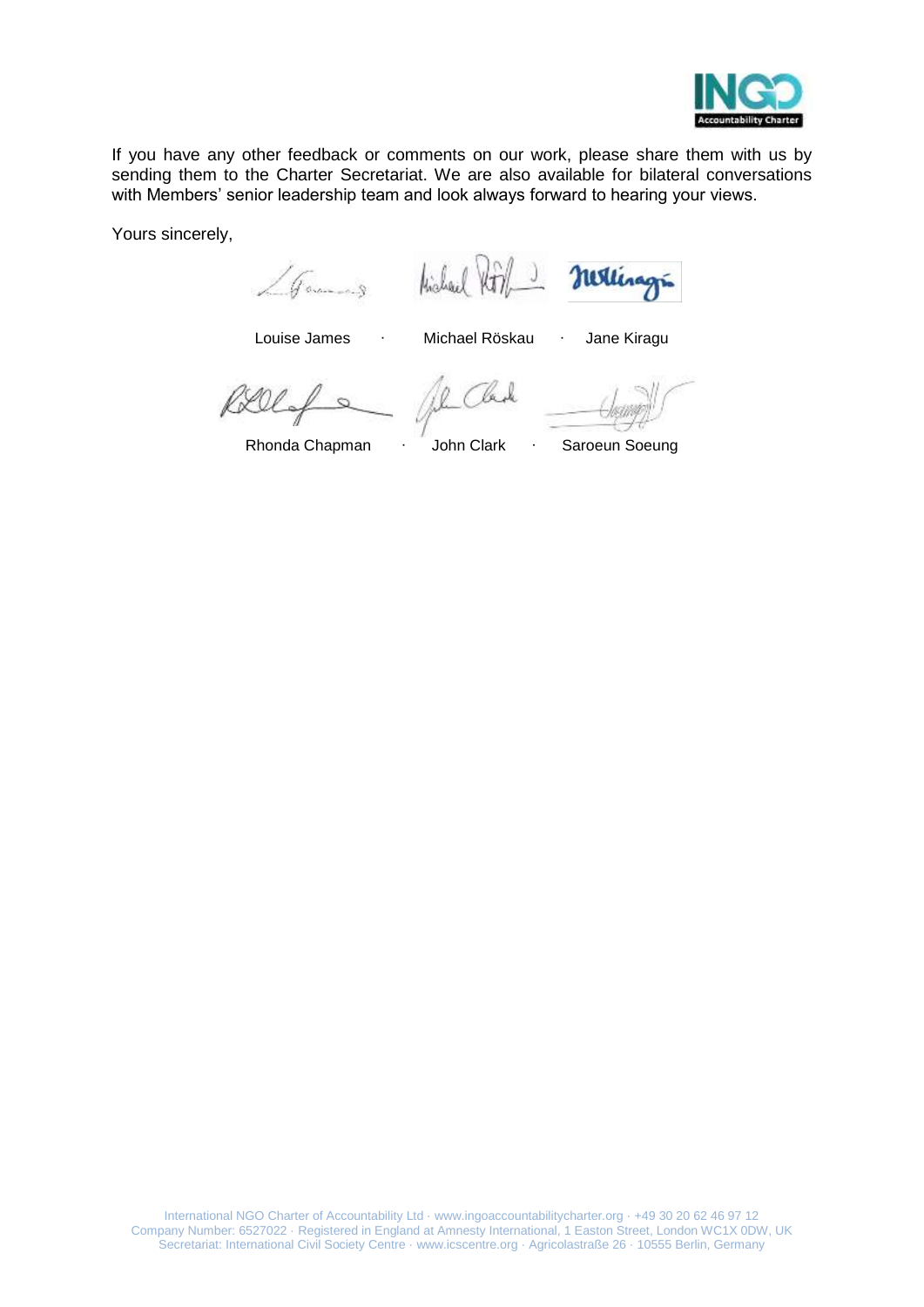

### Review Round October 2015 Cover Note on Accountability Report

# CARE International

Reporting period: Fiscal year 01 July 2013 to 30 June 2014

| <b>PROFILE DISCLOSURES</b>      |                                                                                                                                                                                                                                                                                                                                                                                                                                                                                                                                                                                                                                                   |  |
|---------------------------------|---------------------------------------------------------------------------------------------------------------------------------------------------------------------------------------------------------------------------------------------------------------------------------------------------------------------------------------------------------------------------------------------------------------------------------------------------------------------------------------------------------------------------------------------------------------------------------------------------------------------------------------------------|--|
| <b>I.</b> Strategy and Analysis |                                                                                                                                                                                                                                                                                                                                                                                                                                                                                                                                                                                                                                                   |  |
| 1.1                             | Statement from the most senior decision-maker<br>Fully addressed<br>The Secretary General Wolfgang Jamann gives a strong statement on why<br>accountability is of key strategic importance to achieving CARE's objectives.<br>Accountability is seen to protect and increase CARE's good reputation and<br>the confidence of others in the quality of their work.<br>While it is acknowledged that thorough accountability requires additional work<br>and resources, it also highlighted that this overall helps to better demonstrate<br>CARE's impact and to develop best practices.                                                           |  |
|                                 | II. Organisational Profile                                                                                                                                                                                                                                                                                                                                                                                                                                                                                                                                                                                                                        |  |
| 2.1                             | <b>Name of organisation</b><br>Fully addressed                                                                                                                                                                                                                                                                                                                                                                                                                                                                                                                                                                                                    |  |
| 2.2                             | <b>Primary activities</b><br>Fully addressed<br>The answer given provides a good overview on CARE's primary activities and<br>how these relate to the Program Strategy which was agreed in 2014. CARE is<br>commended for arriving at the first organisation-wide programme strategy<br>after 70 years of existence. It is also positively noted that CARE is aware of<br>the necessity to review their role and relevance in a rapidly changing context<br>to which (international) CSOs have to adapt. The Panel is interested to hear in<br>the next report what kind of questions were reflected within CARE and which<br>answers were found. |  |
| $2.3 - 2.7$                     | Operational structure / Headquarter location / Number of countries /<br><b>Nature of ownership / Target audience</b><br>Fully addressed<br>CARE took on board last year's Panel feedback and provided more details<br>around their complex organisational structure. Additionally, the Panel would<br>like to know if Lead Members have one collective presence in a country if<br>several of them work in the same country.                                                                                                                                                                                                                      |  |
| 2.8                             | <b>Scale of organisation</b><br>Fully addressed<br>CARE provides again relevant financial information on the International<br>Secretariat and the whole confederation. It is positively noted that CARE<br>followed up on last year's request to provide a clarification between their                                                                                                                                                                                                                                                                                                                                                            |  |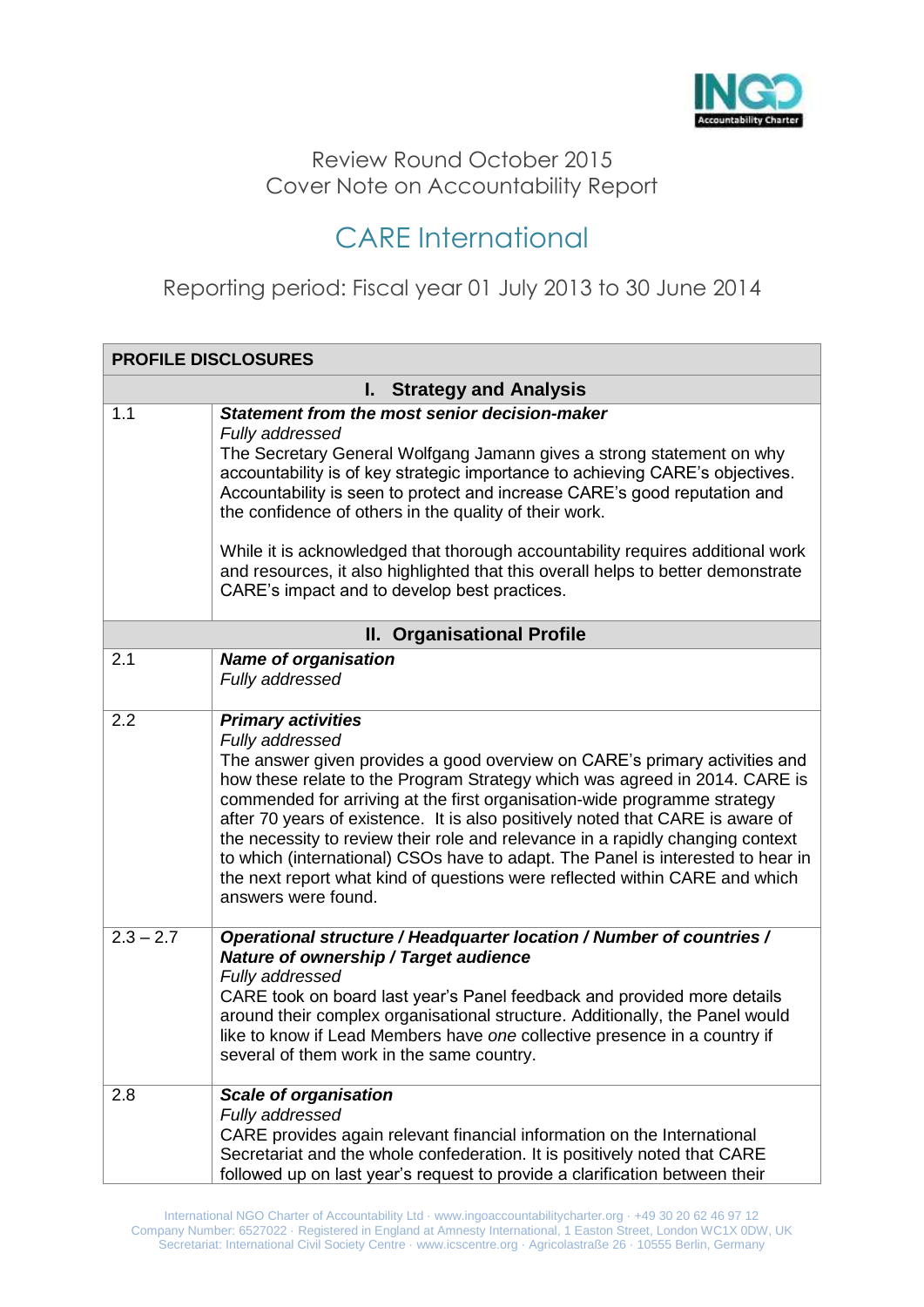

|             | assets and the Revolving Fund and Emergency Respond Fund.                                                                                                                                                                                                                                                                                                                                                                                                                                                                                                                                                                                                                                                                                         |
|-------------|---------------------------------------------------------------------------------------------------------------------------------------------------------------------------------------------------------------------------------------------------------------------------------------------------------------------------------------------------------------------------------------------------------------------------------------------------------------------------------------------------------------------------------------------------------------------------------------------------------------------------------------------------------------------------------------------------------------------------------------------------|
|             | However, as asked for in the last Panel feedback, this indicator not only asks<br>for financial figures but also for numbers of supporters and volunteers / interns<br>where relevant in order to provide an overall picture of the organisation's<br>scale. Numbers of employees are provided under indicator LA1.                                                                                                                                                                                                                                                                                                                                                                                                                               |
| 2.9         | <b>Significant changes</b><br>Fully addressed<br>There were no relevant changes apart from a few leadership changes within<br>the reporting period.                                                                                                                                                                                                                                                                                                                                                                                                                                                                                                                                                                                               |
| 2.10        | <b>Awards received</b><br>n/a                                                                                                                                                                                                                                                                                                                                                                                                                                                                                                                                                                                                                                                                                                                     |
|             | <b>III. Report Parameters</b>                                                                                                                                                                                                                                                                                                                                                                                                                                                                                                                                                                                                                                                                                                                     |
| $3.1 - 3.4$ | Reporting period / Date of most recent report / Reporting cycle / Contact<br>person<br>Fully addressed                                                                                                                                                                                                                                                                                                                                                                                                                                                                                                                                                                                                                                            |
| 3.5         | <b>Reporting process</b><br>Addressed<br>CARE can be commended for Senior Management Team ownership for the<br>reporting process and for thoroughly reviewing the previous Panel's feedback<br>and guidance for compiling this report.<br>It would be further interesting to know how CARE plans to use the Panel<br>feedback to further mainstream accountability across all functions and levels<br>in the organisation. Moreover, how is the report disseminated across the<br>whole federation and how is feedback from other stakeholders collected?                                                                                                                                                                                         |
| $3.6 - 3.7$ | <b>Report boundary / Specific limitations</b><br>Fully addressed<br>This year's report again mainly focuses on the Secretariat's structure and its<br>direct operations while where CARE International-wide data that is accurate<br>and verifiable, it is be provided (e.g. combined financial statement, Program<br>Information and Impact Reporting System). References include where the<br>Secretariat has influence on the CARE confederation as a whole, notably in<br>formulation, oversight, coordination and monitoring organisational<br>performance standards and CARE international policies. It is specified where<br>the reporting focuses on the Secretariat and where the data or information<br>represents the full membership. |
| 3.8         | <b>Basis for reporting</b><br>Fully addressed<br>CARE is clear about which services it has outsourced to some specialists.<br>The Panel acknowledges that IT services are outsourced. While this may be<br>effective for the "services", it is also critical that CARE has in-house strategic<br>capacity to shape and implement its changing role in the digital age. Relevant<br>information is also provided under 3.8 where CARE in principal agrees with<br>last year's recommendations to aim to report on CARE International-wide<br>efforts. However, they also acknowledge the need to balance what is readily                                                                                                                           |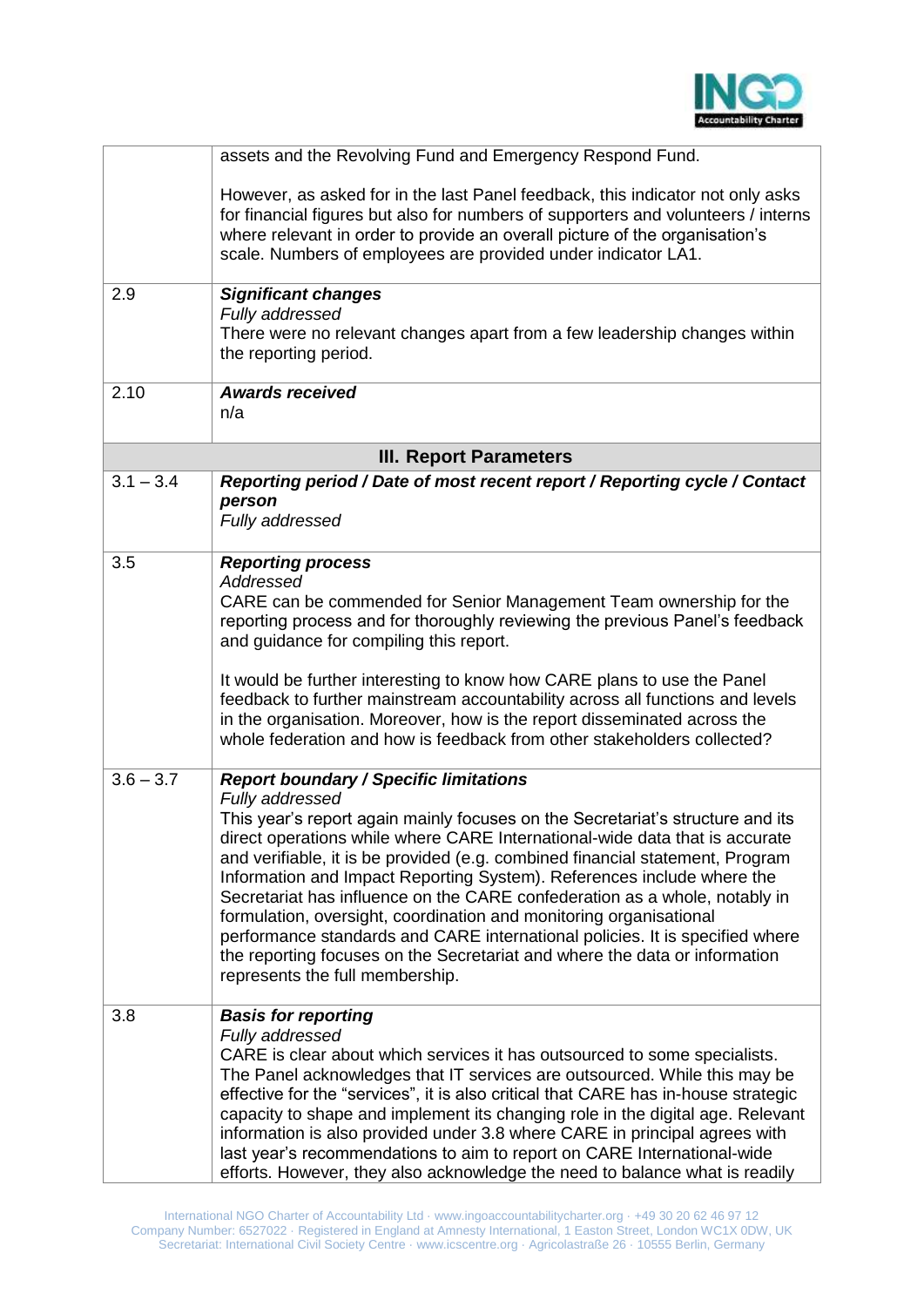

|               | available in the systems and ongoing organisational processes, and assuring<br>a "light touch" ask of extractive data or information from across the<br>membership to serve the needs and requests of this report.                                                                                                                                                                                                                                                                                                                                                                                                                                                                                      |
|---------------|---------------------------------------------------------------------------------------------------------------------------------------------------------------------------------------------------------------------------------------------------------------------------------------------------------------------------------------------------------------------------------------------------------------------------------------------------------------------------------------------------------------------------------------------------------------------------------------------------------------------------------------------------------------------------------------------------------|
|               | While this is a reasonable approach CARE is encouraged, as in the previous<br>feedback, to present a clearer indication on how it ensures its Members also<br>adhere and contribute to the achievement of the accountability commitments<br>CARE has made at the Secretariat level. The CI Secretariat has oversight on<br>governance and standards of accountability for the entire confederation. If<br>these CARE International Performance Standards for Country Presences are<br>in line with Charter commitments (or can be brought into line with them), then<br>reporting for the entire federation should not be a problem and would provide<br>a good common frame for the entire federation. |
| $3.10 - 3.11$ | <b>Significant changes</b><br>Fully addressed<br>There were no specific changes from the previous reporting period that impact<br>the scope of this report.                                                                                                                                                                                                                                                                                                                                                                                                                                                                                                                                             |
| 3.12          | <b>Reference table</b><br>Fully addressed<br>A referencing table is not necessary in CARE's case because the organisation<br>sticks to the reporting template's order.                                                                                                                                                                                                                                                                                                                                                                                                                                                                                                                                  |
| 3.13          | <b>External assurance</b><br>Fully addressed<br>It is appreciated that CARE plans to share the feedback to this report with<br>CARE Members and invite their comments. The Panel looks forward to<br>outcomes of these discussions and possible amendments in CARE's<br>Accountability Framework.                                                                                                                                                                                                                                                                                                                                                                                                       |
|               | It was decided by the Charter Board in 2014 to delete this indicator from the<br>reporting template because all Charter Members' reports are vetted by the<br>Independent Review Panel anyways.                                                                                                                                                                                                                                                                                                                                                                                                                                                                                                         |
|               | IV. Mission, Values, Governance, and Stakeholder Engagement                                                                                                                                                                                                                                                                                                                                                                                                                                                                                                                                                                                                                                             |
| 4.1           | Governance structure<br>Addressed<br>Similar to the last report, the answer provides a very good and helpful<br>overview of CARE's governance structure, including relevant committees and<br>responsibilities.                                                                                                                                                                                                                                                                                                                                                                                                                                                                                         |
|               | Moreover, the Panel looks forward to hearing more about the governance<br>reform in FY2015. How does the governance model optimally support the<br>CARE 2020 goals? The Panel is also interested in more details regarding the<br>central risk management framework and how well it works in practice in the<br>next report. In general, the linkage between CI and country offices could be<br>clearer.                                                                                                                                                                                                                                                                                                |
| 4.2           | Division of power between the governance body and management<br>Addressed<br>The answer provides relevant information on the division of powers.                                                                                                                                                                                                                                                                                                                                                                                                                                                                                                                                                        |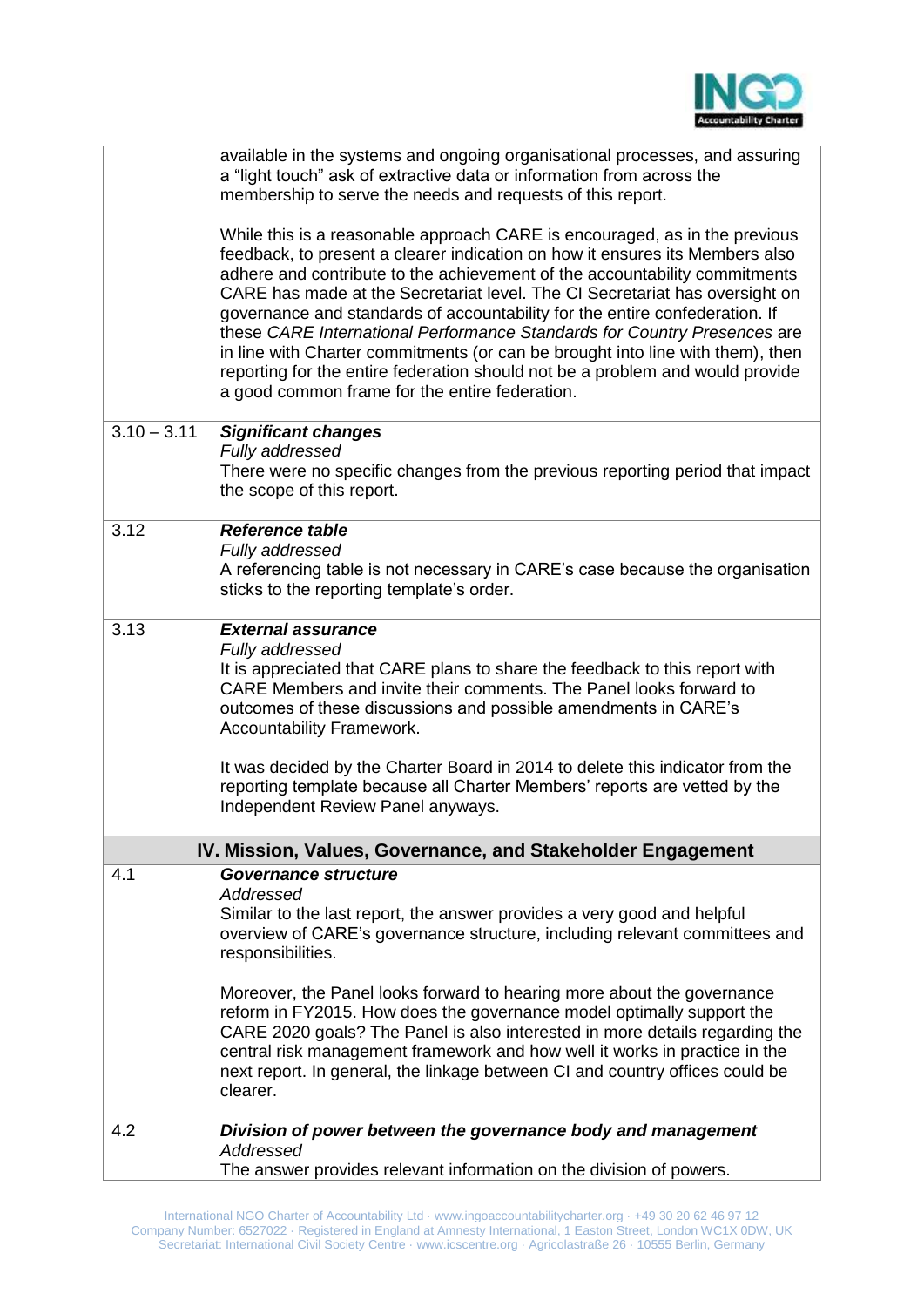

|      | Nonetheless, as asked in the last Panel feedback, it would be interesting to<br>know who evaluates the chief executive of both international and country<br>level.                                                                                                                                                                                                                                                                                                                                                                                                                                         |
|------|------------------------------------------------------------------------------------------------------------------------------------------------------------------------------------------------------------------------------------------------------------------------------------------------------------------------------------------------------------------------------------------------------------------------------------------------------------------------------------------------------------------------------------------------------------------------------------------------------------|
| 4.3  | <b>Number and independence of Board Directors</b>                                                                                                                                                                                                                                                                                                                                                                                                                                                                                                                                                          |
|      | Addressed<br>It is understood that CARE's Board consists of 14 national CEOs and 14<br>Board Chairs of the national Care entities. The Panel would be interested, as<br>it already raised last year, to know how independence of the supervisory<br>board and oversight of the management body is ensured if CEO Board<br>Members are also allowed to vote. What is the role of affiliated members?<br>How are high-level decisions taken?                                                                                                                                                                 |
| 4.4  | <b>Feedback from internal stakeholders</b>                                                                                                                                                                                                                                                                                                                                                                                                                                                                                                                                                                 |
|      | Addressed<br>In comparison to the previous year, the answer provides more specific<br>information on cross-functional teams and committees with the aim to drive<br>strategic and operational priorities, development and oversight of standards,<br>enhance coordination, and enable ongoing feedback.                                                                                                                                                                                                                                                                                                    |
| 4.5  | Compensation for highest governance body and senior managers                                                                                                                                                                                                                                                                                                                                                                                                                                                                                                                                               |
|      | Fully addressed<br>The answer provided states that independent Board Directors do not receive<br>any compensation and that salaries of senior executives and managers are<br>based on undertaken periodic market surveys in the respective member<br>contexts. More information on a thorough process for senior management<br>salaries will be appreciated in the next report – as already inquired in the<br>previous Panel feedback. It is suggested to look at World Vision's 2012 report<br>(p. 72-75) on this particular matter.                                                                     |
| 4.6  | <b>Conflicts of interests</b>                                                                                                                                                                                                                                                                                                                                                                                                                                                                                                                                                                              |
|      | Addressed<br>Relevant information is provided on the independent selection of Board<br>Members by CARE members and on decision making and voting procedures.<br>Nevertheless, as in their previous feedback, the Panel would like to<br>encourage CARE to share more information on how potential conflicts of<br>interests are identified and managed responsibly and how CARE ensures<br>independence from governments, political parties or the business sector. Who<br>is the authority in case of a conflict of interest? Please also include a link to<br>CARE's code of conduct in the next report. |
| 4.10 | Process to support highest governance body's own performance                                                                                                                                                                                                                                                                                                                                                                                                                                                                                                                                               |
|      | Partially addressed<br>The described self-assessment process for CARE International's Board from<br>previous years sounds progressive and commendable. For the next report,<br>the Panel encourages CARE to share results from this evaluation, how these<br>improve the effectiveness of the Board and on the governance reform agenda<br>which is tabled for decision in FY2015. Moreover, information on procedures<br>for term limits, internal accountability etc. would be welcome.                                                                                                                  |
| 4.12 | Social charters, principles or other initiatives to which the organisation                                                                                                                                                                                                                                                                                                                                                                                                                                                                                                                                 |
|      | subscribes<br>Fully addressed                                                                                                                                                                                                                                                                                                                                                                                                                                                                                                                                                                              |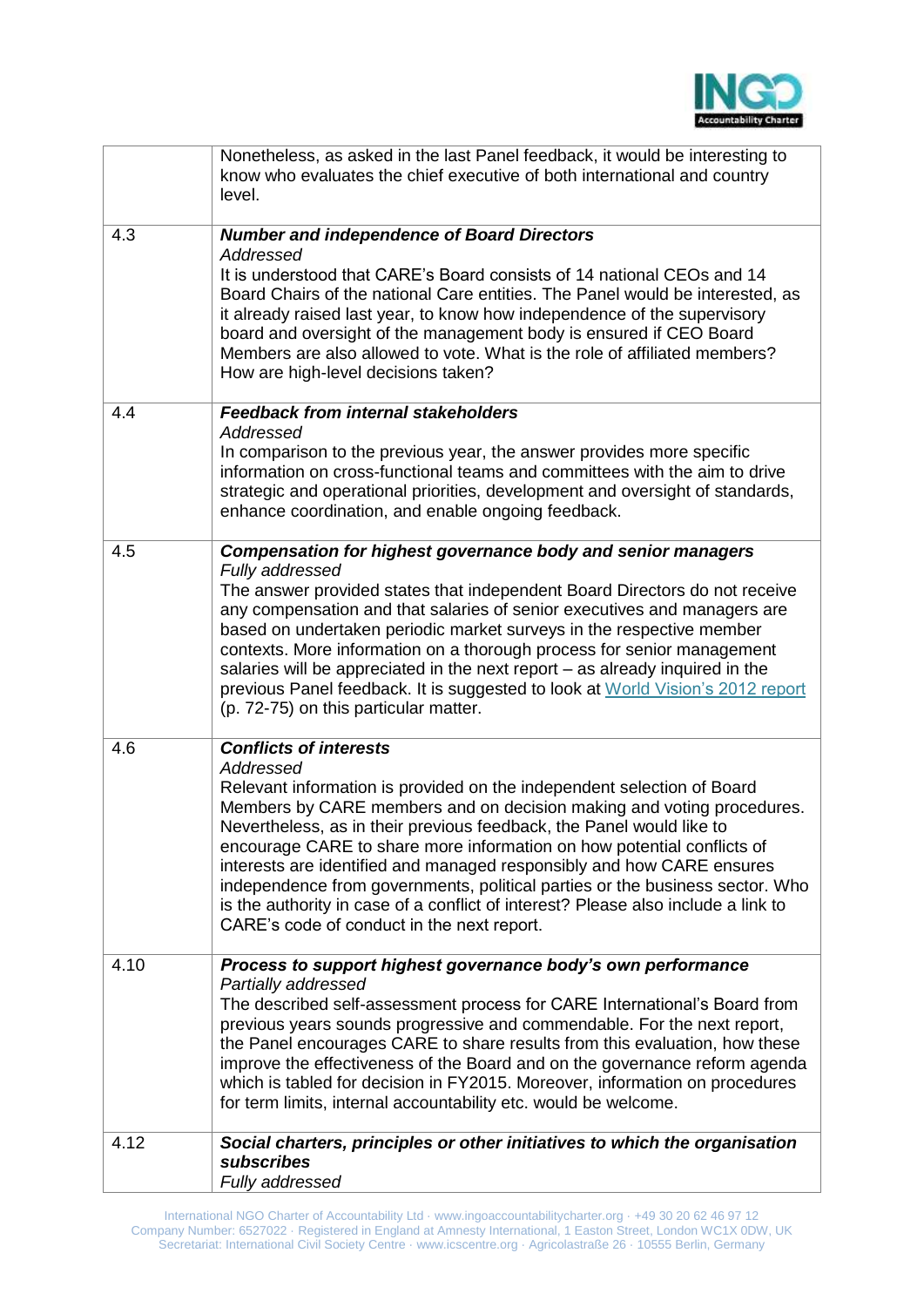

|      | CARE International is involved in a large number of key networks/initiatives.<br>Aligning the many initiatives that CARE International is part of is currently<br>under review. The Panel will be interested to hear what the outcome is in the<br>next report.                                                                                                                                                                                                                                                               |
|------|-------------------------------------------------------------------------------------------------------------------------------------------------------------------------------------------------------------------------------------------------------------------------------------------------------------------------------------------------------------------------------------------------------------------------------------------------------------------------------------------------------------------------------|
| 4.14 | List of stakeholders<br>Fully addressed<br>CARE provides a detailed overview of its stakeholders at different<br>organisational and operational levels.                                                                                                                                                                                                                                                                                                                                                                       |
| 4.15 | Basis for identification and prioritisation of stakeholders<br>Fully addressed<br>The primary responsibility for overseeing stakeholder engagement is<br>undertaken across and through the membership rather than from the<br>International Secretariat.<br>CARE International coordinates the development, implementation and<br>monitoring of programme and operational organisational performance<br>standards and programming principles, which articulates CARE's<br>commitments to and with CARE's myriad stakeholders. |

| <b>PERFORMANCE INDICATORS</b>        |                                                                                                                                                                                                                                                                                                                                                                                                                                                                                                                                                                                                                                         |
|--------------------------------------|-----------------------------------------------------------------------------------------------------------------------------------------------------------------------------------------------------------------------------------------------------------------------------------------------------------------------------------------------------------------------------------------------------------------------------------------------------------------------------------------------------------------------------------------------------------------------------------------------------------------------------------------|
| <b>Programme Effectiveness</b><br>ь. |                                                                                                                                                                                                                                                                                                                                                                                                                                                                                                                                                                                                                                         |
| NGO <sub>1</sub>                     | Involvement of affected stakeholder groups<br>Addressed<br>The answer provides relevant information on CARE's strategic approach and<br>formats used to ensure meaningful stakeholder involvement: Code of Conduct,<br>Evaluation Policy, Information Disclosure Policy, Humanitarian Accountability<br>Framework, "After Action Review" workshops, a "Rapid Accountability Review<br>(RAR)", etc. How are these formats rolled out in practice? The Panel encourages<br>CARE to describe if there is evidence that stakeholder engagement processes<br>have positively affected the decision-making or reshaped policies / procedures. |
| NGO <sub>2</sub>                     | <b>Mechanisms for feedback and complaints</b><br>Addressed<br>CI describes a comprehensive feedback system in place for the entire federation.<br>The Secretariat received 10 formal complaints via its complaints system in the<br>reporting period, all of which were monitored with the respective membership to<br>assure due diligence and follow up. It is positively noted that the Deputy Secretary<br>General is consulted by the dedicated focal point which supports building a strong<br>accountability culture.<br>However, as already requested last year, the Panel would be interested to know                          |
|                                      | what types of complaints these entailed, and evidence that the complaints policy<br>is well known among staff members, partners and beneficiaries of both CARE<br>International and country offices.                                                                                                                                                                                                                                                                                                                                                                                                                                    |
| NGO <sub>3</sub>                     | Programme monitoring, evaluation and learning<br>Fully addressed<br>The Panel would like to commend CARE again for their Evaluation Policy, their                                                                                                                                                                                                                                                                                                                                                                                                                                                                                       |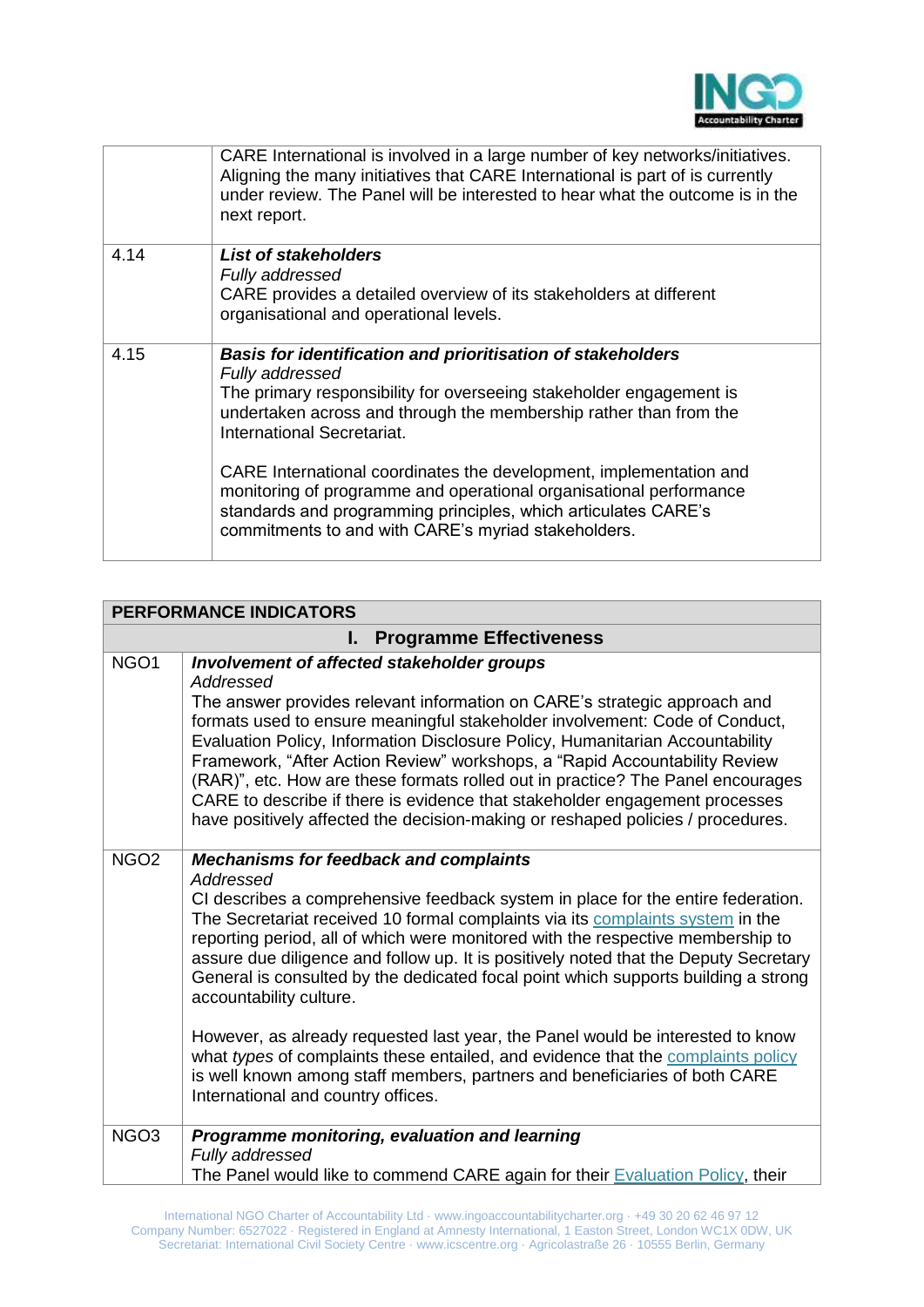

|                  | Program Information and Impact Reporting System (PIIRS) which was launched<br>in FY13, requiring After Action Reviews and Rapid Accountability Reviews (both<br>within a few months of the disaster event).<br>The in-depth assessment and meta-evaluation of CARE's work to tackle gender-<br>based violence (GBV) is positively noted. CARE engaged their stakeholders via<br>an online survey and the report summarises positive but also critical feedback<br>(e.g. that CARE's impact is moderate and they need to engage more in<br>advocacy).<br>The whole answer can be seen as Good Practice for other CSOs. Nevertheless,<br>the Panel would be interested in further evidence that MEL and the mentioned<br>reports have led to positive management response, what has happened due to<br>e.g. After Action Responses, and that interventions are optimally coordinated with<br>other partners. |
|------------------|------------------------------------------------------------------------------------------------------------------------------------------------------------------------------------------------------------------------------------------------------------------------------------------------------------------------------------------------------------------------------------------------------------------------------------------------------------------------------------------------------------------------------------------------------------------------------------------------------------------------------------------------------------------------------------------------------------------------------------------------------------------------------------------------------------------------------------------------------------------------------------------------------------|
| NGO <sub>4</sub> | <b>Gender and diversity</b>                                                                                                                                                                                                                                                                                                                                                                                                                                                                                                                                                                                                                                                                                                                                                                                                                                                                                |
|                  | Fully addressed<br>CARE conducts needs assessments and regular monitoring to promote<br>meaningful inclusion of people who may be excluded on the basis of gender, age,<br>poverty and other variables. Since their priority seems to be clearly around<br>gender, critical information is provided on how CARE reviewed the piloting of their<br>gender marker pilot for humanitarian programmes after one year of existence. It is<br>positively noted that the gender marker will be scaled up across the organisation<br>and more effectively aligned with the Inter-Agency Standing Committee's (IASC)<br>Gender Marker. The Panel looks forward to progress in this regard.<br>As already indicated last year, the Panel would like to learn more about CARE's<br>impact reports and how PIIRS (see NGO3) has helped to align the organisation's                                                     |
|                  | projects and programmes with their focus on the most marginalised people.                                                                                                                                                                                                                                                                                                                                                                                                                                                                                                                                                                                                                                                                                                                                                                                                                                  |
| NGO <sub>5</sub> | Advocacy positions and public awareness campaigns                                                                                                                                                                                                                                                                                                                                                                                                                                                                                                                                                                                                                                                                                                                                                                                                                                                          |
|                  | Addressed<br>CARE names several tools and procedures in place that ensure that advocacy<br>positions are respectful of people's dignity and coherent across the federation as<br>well as evaluated at the end (e.g. Sign-off Procedures for advocacy and<br>communications as outlined in their International Advocacy Handbook, After<br>Action assessments, bringing in representatives from grassroots organisations<br>etc.). It is stated that there has been an increase of global policy positions, as<br>evidenced through the increase in total sign-off requests. Do these sign-off<br>interventions make a difference regarding outcomes?                                                                                                                                                                                                                                                       |
|                  | More information on the mentioned tools to monitor and evaluate impact and<br>performance efforts would be welcome in the next report. How have these impact<br>assessments also informed national campaigns? While the answer and handbook<br>are generally commendable, information on corrective actions taken where<br>appropriate and if CARE has a process in place to exit a campaign is again<br>missing.                                                                                                                                                                                                                                                                                                                                                                                                                                                                                          |
| NGO <sub>6</sub> | <b>Coordination with other actors</b>                                                                                                                                                                                                                                                                                                                                                                                                                                                                                                                                                                                                                                                                                                                                                                                                                                                                      |
|                  | Fully addressed<br>The answer provides thorough information on CARE's different partners and their<br>roles. The organisation carries out commendable annual surveys with their                                                                                                                                                                                                                                                                                                                                                                                                                                                                                                                                                                                                                                                                                                                            |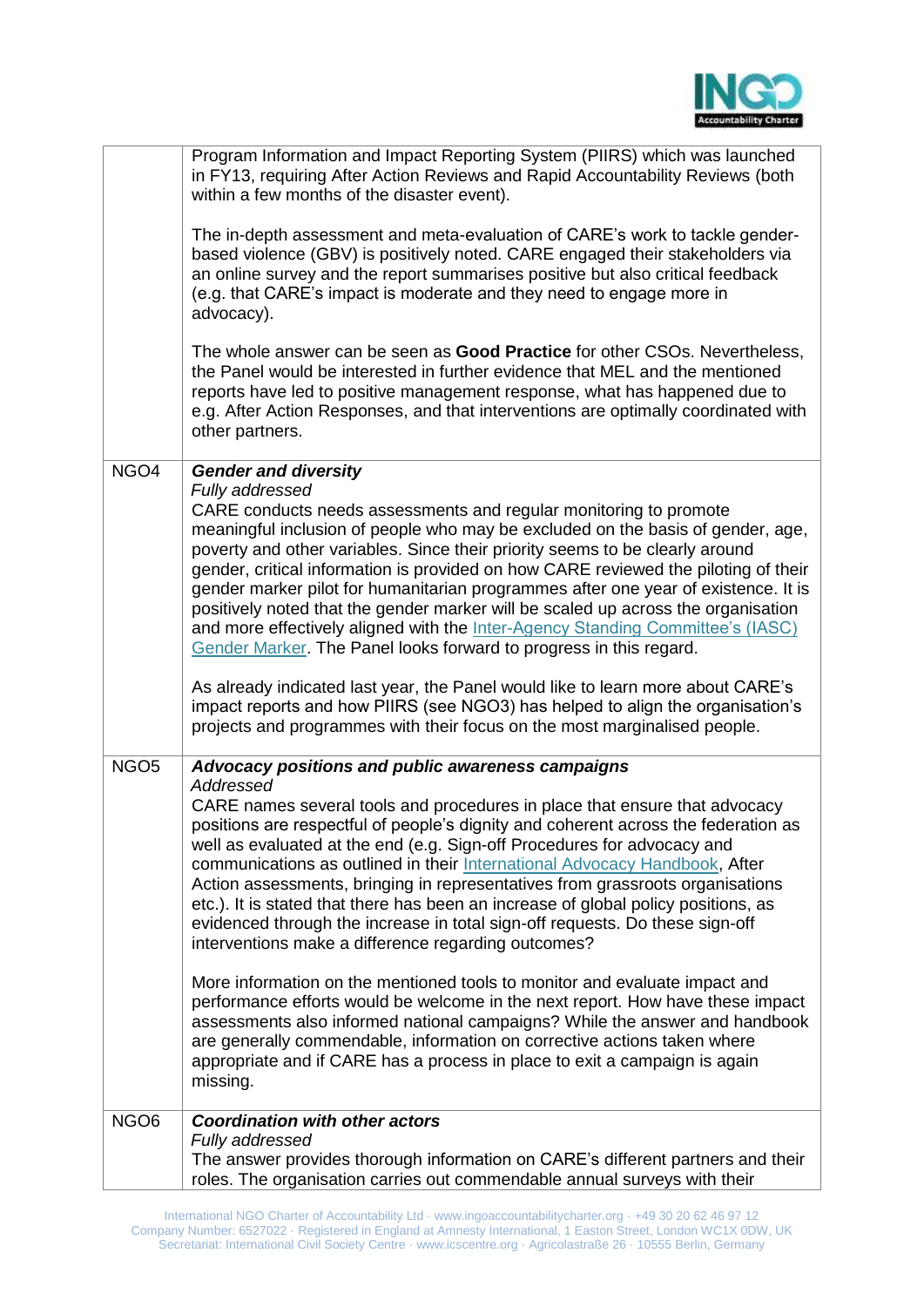

|                                      | partners who rate CARE's effectiveness, impact and transparency. The<br>anonymous results are shared with all partners. More details as well as survey<br>questions were shared in CARE's last report.                                                                                                                                                                                                                                                                                                                                                                                                                      |  |
|--------------------------------------|-----------------------------------------------------------------------------------------------------------------------------------------------------------------------------------------------------------------------------------------------------------------------------------------------------------------------------------------------------------------------------------------------------------------------------------------------------------------------------------------------------------------------------------------------------------------------------------------------------------------------------|--|
|                                      | Other relevant information on CARE's approach to cooperation and partnerships<br>is shared in 2.3 (page 7) and the Panel would appreciate results from CARE's<br>organisation-wide mapping effort of partnership strategies and tools (FY15) that<br>have been developed and used in the past 20 years.                                                                                                                                                                                                                                                                                                                     |  |
|                                      | As indicated last year, relevant outcomes of these surveys would be welcome in<br>the next report. The Panel would also be interested to know how CARE ensures<br>how their partners are actually identified and that they also meet high standards of<br>accountability.                                                                                                                                                                                                                                                                                                                                                   |  |
|                                      | <b>II. Financial Management</b>                                                                                                                                                                                                                                                                                                                                                                                                                                                                                                                                                                                             |  |
| NGO7                                 | <b>Resource allocation</b><br>Fully addressed<br>Full externally audited financial statements are available to the public upon<br>request; a summary is published in the <b>Annual Report</b> (p. 24/25). CARE's<br>Secretariat's accounting system is set up to track amounts by department, which<br>then ladder up to its Annual Operating Plan. In addition to this, the Panel<br>encourages CARE again to share more on how they track the use of resources<br>including cash and in-kind contributions on the intended purposes.                                                                                      |  |
| NGO <sub>8</sub>                     | <b>Sources of Funding</b><br>Fully addressed<br>99% of CARE International's total income comes from CARE Members.                                                                                                                                                                                                                                                                                                                                                                                                                                                                                                           |  |
| <b>III. Environmental Management</b> |                                                                                                                                                                                                                                                                                                                                                                                                                                                                                                                                                                                                                             |  |
| <b>EN16</b>                          | Greenhouse gas emissions of operations<br>Partially addressed<br>CARE carried out a baseline inventory assessment in 2008, which noted that the<br>primary contributor to the estimated emissions related to air travel. However, no<br>direct or indirect greenhouse gas emissions have been collected since and the<br>Panel urgently encourages CARE again to obtain and publish this data and to<br>track comparison over time. CARE is advised to have a look at e.g. Oxfam<br>International's 2012-2013 report (see here, p. 79-82) as a good example in this<br>regard.                                              |  |
|                                      | Moreover, the Panel would appreciate an update in the next report on "Towards a<br>Climate Smart CARE" and on the related set of recommendations, which overall<br>sounds like a commendable effort.                                                                                                                                                                                                                                                                                                                                                                                                                        |  |
| <b>EN18</b>                          | Initiatives to reduce emissions of operations<br>Addressed<br>As suggested by their "Green Team", CARE is seeking alternatives for air travel,<br>which is the highest contributor to the estimated emissions. The Panel supports<br>that the Senior Management Team is establishing a coherent approach to<br>collectively reduce greenhouse gas emissions. It also suggests setting concrete<br>emission reduction targets. As asked in the last report, it would be interesting to<br>see if the initiatives taken since 2008 (e.g. conducting more "virtual" meetings)<br>have indeed helped to reduce $CO2$ emissions. |  |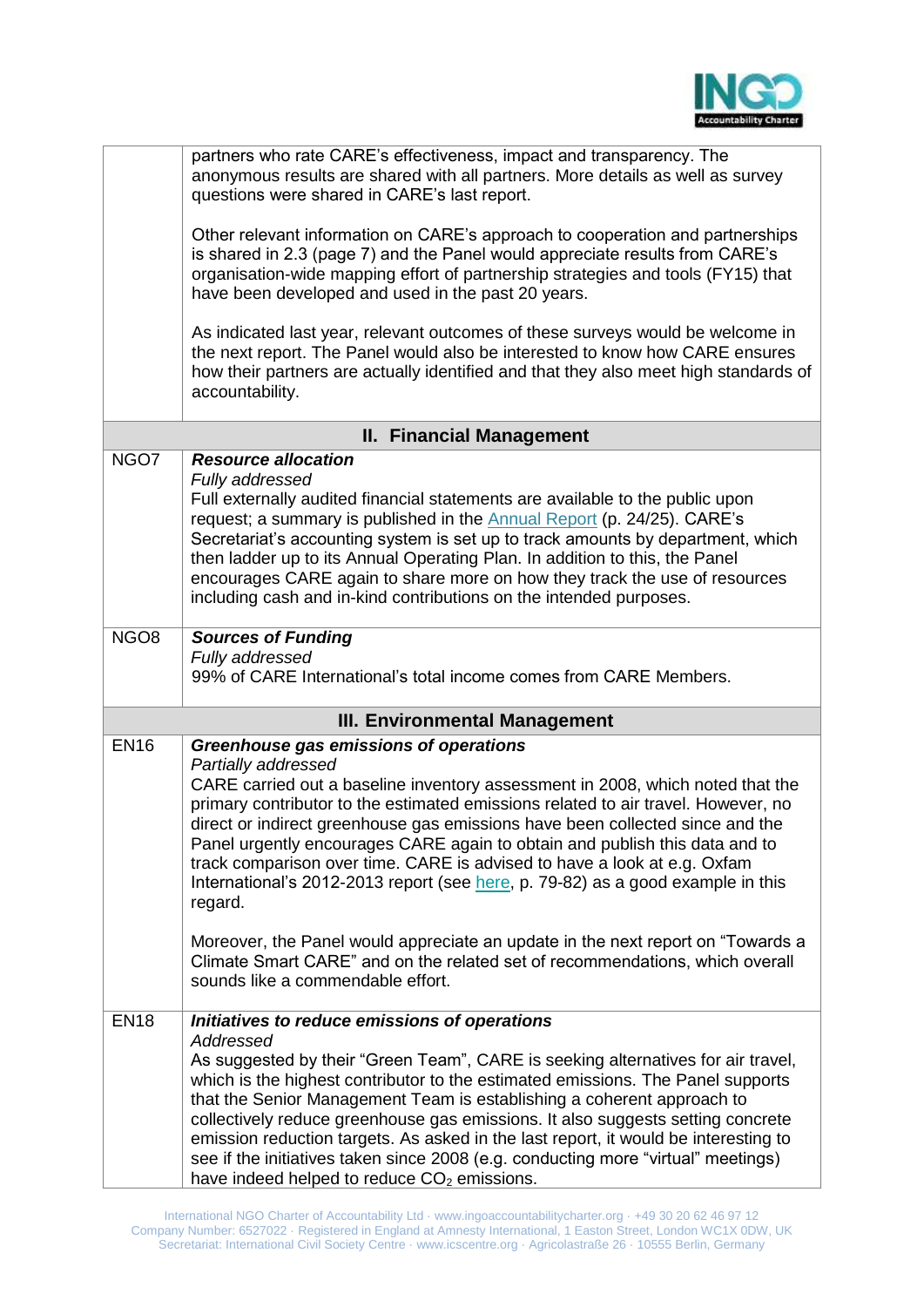

| <b>EN26</b>     | Initiatives to mitigate environmental impact of activities and services                                                                                                                                                                                                                                                                                                                                                                                                                                                                                                                                |
|-----------------|--------------------------------------------------------------------------------------------------------------------------------------------------------------------------------------------------------------------------------------------------------------------------------------------------------------------------------------------------------------------------------------------------------------------------------------------------------------------------------------------------------------------------------------------------------------------------------------------------------|
|                 | Addressed<br>The report states that during the FY14 reporting period, as captured through the<br>PIIRs reporting mechanism, climate resilience was integrated across 30% of<br>CARE's long-term development projects, with 218 long-term development projects<br>across 53 countries. This, as well as CARE's consistent support of a broader<br>climate change advocacy, can be commended.                                                                                                                                                                                                            |
|                 | As stated in last year's feedback letter, advocacy on this issue would profit from<br>engagement to reduce CARE's $CO2$ footprint. It would be helpful to identify the<br>main environmental impacts of CARE's activities.                                                                                                                                                                                                                                                                                                                                                                             |
|                 | IV. Human Resource Management                                                                                                                                                                                                                                                                                                                                                                                                                                                                                                                                                                          |
| LA <sub>1</sub> | Size and composition of workforce                                                                                                                                                                                                                                                                                                                                                                                                                                                                                                                                                                      |
|                 | Fully addressed<br>The answer provides a relevant breakdown of staff members according to gender,<br>national or international status, staff level / grade (including volunteers), or to<br>where employees were based (not where they are from) in FY14.                                                                                                                                                                                                                                                                                                                                              |
| EC7             | <b>Procedure for local hiring</b>                                                                                                                                                                                                                                                                                                                                                                                                                                                                                                                                                                      |
|                 | Addressed<br>It is stated that 8,780 of 9,172 staff globally are local staff, which thus represents<br>over 96% of CARE International's total global workforce. 100% of senior<br>management for their five regional offices were hired from the local community.<br>While these are commendable figures, it would also be interesting to know how<br>CARE's hiring practices build overall local capacity and do not undermine the<br>local NGO or public sector.                                                                                                                                     |
| <b>LA10</b>     | <b>Workforce training</b>                                                                                                                                                                                                                                                                                                                                                                                                                                                                                                                                                                              |
|                 | Addressed<br>Capacity building assessment is a component of the annual appraisal process for<br>each staff member. The "CARE Academy" offers e-learning and different working<br>groups initiate annual "skill shares". However, as mentioned in last year's<br>feedback, CARE is encouraged to also identify overall training needs and to<br>devote a certain percentage of the budget to fulfil them. The Panel looks forward<br>to some more information on the international staff development planned for FY15                                                                                   |
| <b>LA12</b>     | <b>Global talent management</b>                                                                                                                                                                                                                                                                                                                                                                                                                                                                                                                                                                        |
|                 | Fully addressed<br>All staff is subject to formal annual appraisal reviews and mid-year interim<br>reviews. It would be interesting to know if all employees have actually received<br>such a performance review and if there is evidence that these appraisals work<br>well in practice i.e. support achievement of Care 2020 goals. CARE recognises in<br>LA10 that staff development can be enhanced through more systematic review<br>processes, including the alignment of professional development to support<br>organisational development. The Panel looks forward to progress in this regard. |
| <b>LA13</b>     | Diversity of workforce and governance bodies                                                                                                                                                                                                                                                                                                                                                                                                                                                                                                                                                           |
|                 | Fully addressed<br>Only 37% of CARE's global staff were women in the reporting period (see data in<br>LA1). On the other hand, CARE International's employees were 71% female and                                                                                                                                                                                                                                                                                                                                                                                                                      |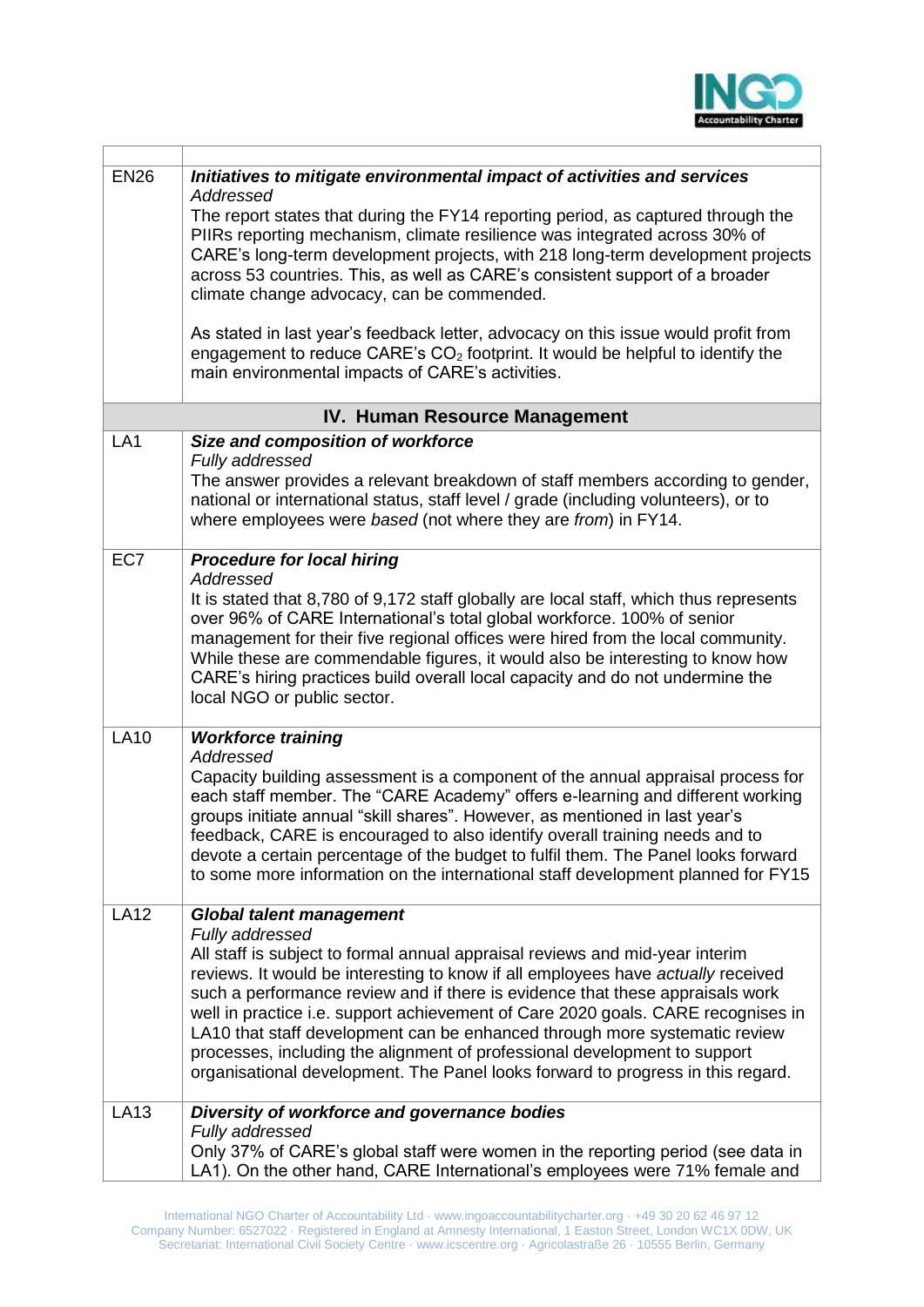

|                  | the Secretariat's Senior Management Team was comprised of 7 women and 4<br>men in FY14. Furthermore, CARE's Board represents the diversity of the<br>confederation. Gender and experience are the main categories for recommending<br>candidates for officer level positions. However, what is the current gender ratio<br>within the Board?                                                                                                                                                                                                                                                                                                                                                                                                         |
|------------------|------------------------------------------------------------------------------------------------------------------------------------------------------------------------------------------------------------------------------------------------------------------------------------------------------------------------------------------------------------------------------------------------------------------------------------------------------------------------------------------------------------------------------------------------------------------------------------------------------------------------------------------------------------------------------------------------------------------------------------------------------|
|                  | As mentioned in the report, "gender is only one of many characteristics that shape<br>the course" (page 25) of CARE's mission, the Panel encourages CARE again to<br>clarify why it currently does not see any importance in tracking other forms of<br>diversity such as disability or ethnicity and why there are no specific standards in<br>place.                                                                                                                                                                                                                                                                                                                                                                                               |
| NGO <sub>9</sub> | <b>Mechanisms to raise grievances</b>                                                                                                                                                                                                                                                                                                                                                                                                                                                                                                                                                                                                                                                                                                                |
|                  | Addressed<br>CARE describes a solid process for staff to raise grievances within the<br>organisation including an elected non-management staff representative with<br>whom staff members can confidentially discuss any problems.                                                                                                                                                                                                                                                                                                                                                                                                                                                                                                                    |
|                  | As asked in their previous feedback, the Panel would like to know if concerns<br>raised were resolved in a satisfactory manner. The Panel is further interested to<br>understand why the Secretary General is the last decision-maker in cases of<br>grievances. Potentially this should be escalated up to the Highest Governance<br>body – in particular if the Secretary General is him/herself involved.                                                                                                                                                                                                                                                                                                                                         |
|                  | V. Responsible Management of Impacts on Society                                                                                                                                                                                                                                                                                                                                                                                                                                                                                                                                                                                                                                                                                                      |
| SO <sub>1</sub>  |                                                                                                                                                                                                                                                                                                                                                                                                                                                                                                                                                                                                                                                                                                                                                      |
|                  | <b>Managing your impact on local communities</b><br>Addressed<br>It is noted that in most cases, the members from the Global North do not<br>implement projects or programmes in their countries, but focus on advocacy and<br>fundraising. However, even these activities might cause impacts in different<br>contexts. Moreover, even if CARE International operates only for a few months<br>and not directly, their activities most probably also have indirect impacts (positive<br>or negative) on local communities which triggers the need for feedback loops and<br>exit strategies.                                                                                                                                                        |
|                  | As questioned in the last feedback, the reference to $5.1 - 5.4$ is presumably to<br>NGO1 and NGO4 but should be clarified in future reports.                                                                                                                                                                                                                                                                                                                                                                                                                                                                                                                                                                                                        |
| SO <sub>3</sub>  | <b>Anti-corruption practices</b><br>Partially addressed<br>The Panel would like to repeat its concerns from the previous feedback: CARE is<br>encouraged to carry out risk analyses (in line with the new and central risk<br>management framework - see 4.1) beyond their whistle-blower system.<br>Moreover, strengthening anti-corruption mechanisms for the CARE confederation<br>as a whole should be supported by effective policies in place at the Secretariat<br>level since it is stated that CI is responsible for good governance and<br>accountability standards globally. Do some national members already have<br>formalised written procedures?<br>As questioned in the last feedback, the reference to 5.17 and 5.2 is not clear to |